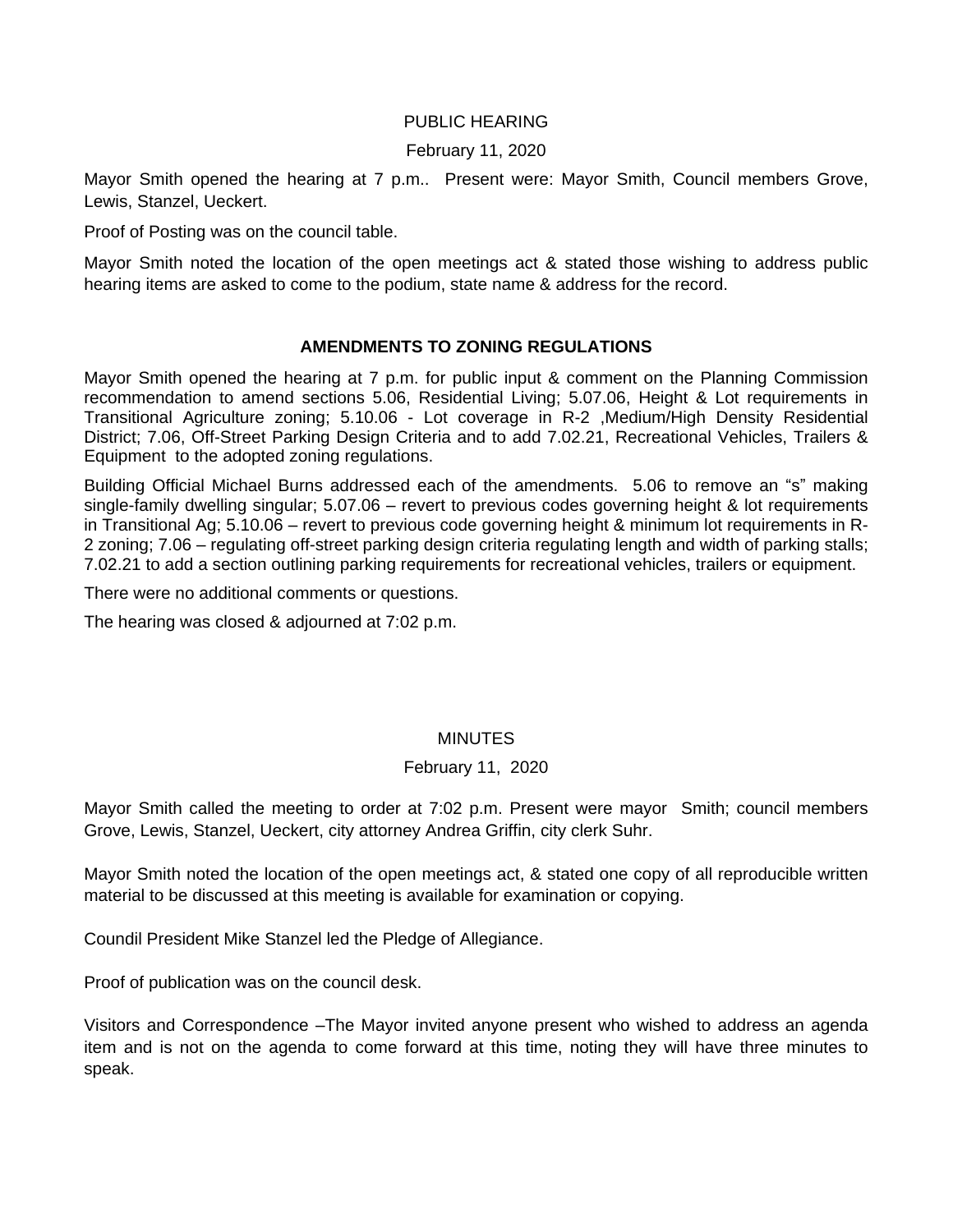A Proclamation designating February as Flood Awareness Month was posted on the north wall of the Council Chamber.

The Mayor read a thank you note from the post-prom committee for the pool party pass donation.

Tristan Nelson gave an update on the marathon to be held April 25. Traffic control will be conducted by Douglas County Sheriff's officers & Douglas County REACT members. Yard signs will be installed one week in advance of the event, Douglas County West School will send a mass mailing. Marquee signs will be placed along the route on Pacific, Dodge & Maple Streets. United Faith & Valley City Park will be designated for parking. Officers will escort residents at subdivision entrances. To date, 296 participants have signed up.

Stanzel moved to approve the agenda. Grove seconded. All in favor, motion carried.

Stanzel moved to approve the consent agenda. Ueckert seconded. All in favor, motion carried. Items on the consent agenda were to accept 1/14/20 minutes, treasurer's report, December payroll \$94,444.79/IRA \$1,487.11, January Keno receipts \$3,020.31, 1/7 Library, 1/15 Cemetery & 1/21 Planning Commission minutes, January library statistics & PeopleService, Inc., report. Re-appoint Mark Conrey to a 3-year term on the Planning Commission. Recommend approval of Special Designated License application of Twin Rivers YMCA for dinner & auction fundraiser to be held April 18, 2020 from 5 to 10 p.m. at 6100 Twin Rivers Circle. Approve bills paid during the month & bills & additional bills presented for payment. **Supplies:** Ace/Outdoor 502.04; Ace Hardware 11.45; Amazon 727.92; Bellaire Nursery 3000.00; Bomgaars 119.98; Cornhusker International 20.44; Core & Main 561.00; Dinkel Imp.713.47; Fastenal 138.09; Host 79.40; John Deere Financial 369.38; Jones Auto. 535.62; Kirby Auto 490.28; Lowes 706.87; Menards 1003.26; Mastercard 186.16; Midwest Sales 562.00; Omaha Pneumatics 573.88; OfficeNet 654.47; USPS 374.32; Wex 1799.27; **Services:** Andersen Plumbing 1879.61; Aflac 991.71; Advanced H & A 5948.88; Black Hills 1221.94; Cox 1056.12; Gworks 3625.00; DC Env 606.06; DC Gazette 193.15; Electronic Eng 14155.00; Evoqua 15072.26; Everett's 333.30; Farmer Brown's 50.00; J Farnham 4550.00; FNB 5962.50; FSB 5962.50; FNB 4383.59; Fremont Util 34460.10; Insight Pub. Safety 600.00; IIMC 280.00; Judds Bros. 26145.00; Lanoha 71178.41; Mallard 79398.54; NLOM 1131.00; Linc Finan 674.61; Matzen 799.90; Marvin Planning 400.00; NTO 236.00; NRWA 200.00; NE Support 864.03; NE Clerk's Institute 223.00; NE Revenue 723.14; O & P 24027.27; OPPD 11931.02; PeopleService 22081.00; Pap San 101.33; Terracon 1161.50; Verizon 271.64; Widhelm 1357.50; **Reimburse/Refund**:Trademark750.00;Childers/Christenson/Hock/Frost/Moore/Winters/Toy/KJG/Jense n 150.00 each **Taxes:** Fed 6128.63; NE 2430.09.

Council member Stanzel moved to suspend the rules for consideration of Ordinance No.733 entitled: AN ORDINANCE OF THE CITY OF VALLEY, DOUGLAS COUNTY, NEBRASKA TO AMEND EXISTING SECTIONS OF VALLEY ZONING REGULATIONS RELATING TO ARTICLE 5, ZONING MATRIX CHART, TRANSITIONAL AGRICULTURAL DISTRICT, R-2 MEDIUM/HIGH DENSITY RESIDENTIAL DISTRICT AND ARTICLE 7 PARKING REQUIREMENTS; PROVIDING FOR AN EFFECTIVE DATE OF THIS ORDINANCE, PROVIDING FOR A SEVERABILITY CLAUSE, AND PROVIDING FOR THE REPEAL OF ALL ORDINANCES IN CONFLICT HEREWITH. Grove seconded. All in favor, motion carried.

Council member Ueckert moved for final passage. Stanzel seconded. All in favor, motion carried. A true, correct & complete copy is on file at city hall.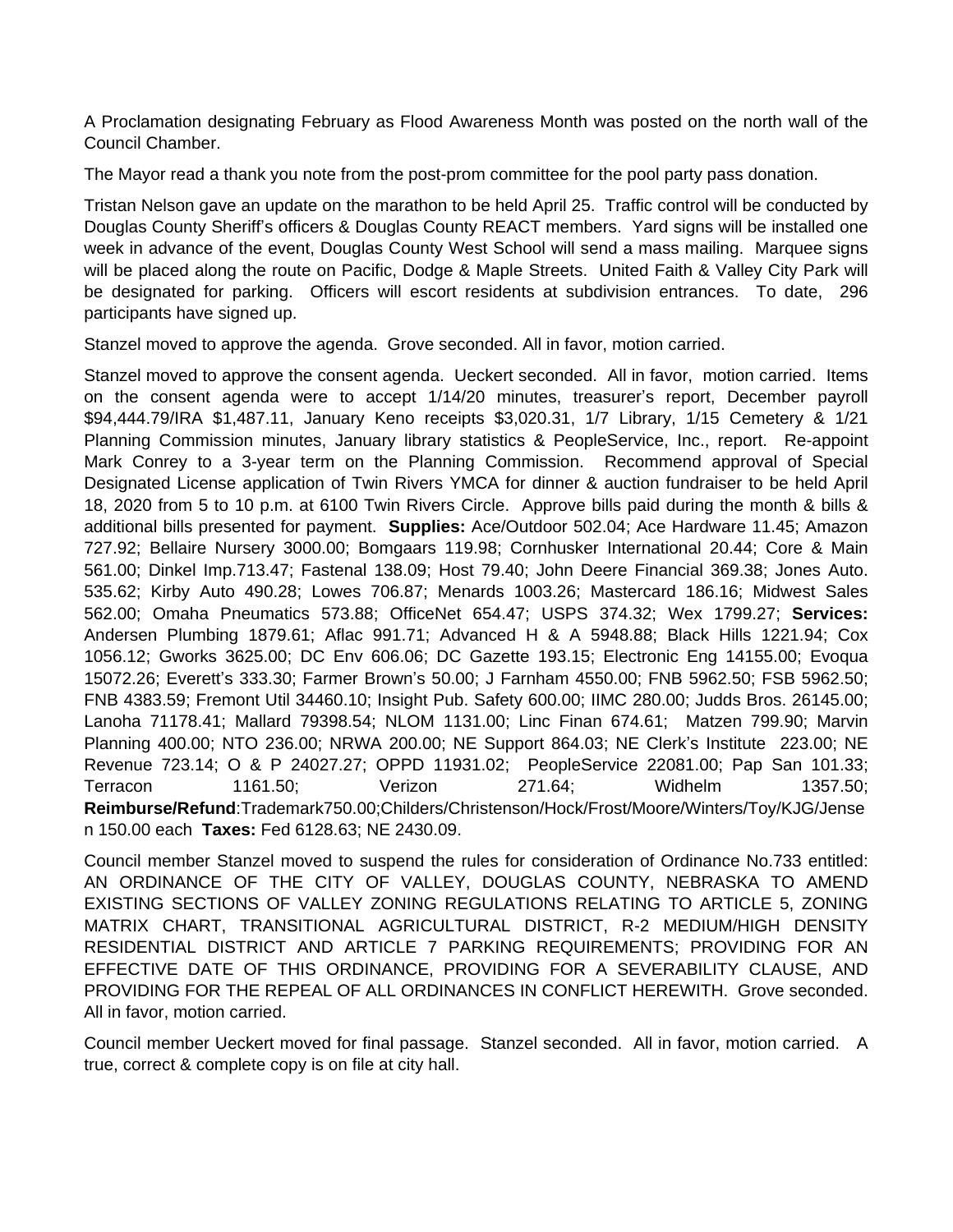Council member Grove moved to suspend the rules for consideration of Ordinance No.734 entitled: AN ORDINANCE REPEALING SECTION 3-118 OF THE VALLEY MUNICIPAL CODE. AN ORDINANCE PROVIDING FOR THE SPEED LIMIT OF MOTOR VEHICLES; PROVIDING FOR AN EFFECTIVE DATE OF THIS ORDINANCE; PROVIDING A SEVERABILITY CLAUSE; AND PROVIDING FOR THE REPEAL OF ALL ORDINANCES IN CONFLICT HEREWITH. Ueckert seconded. All in favor, motion carried

Council member Stanzel moved for final passage. Grove seconded. All in favor, motion carried. A true, correct & complete copy is on file at city hall.

Grove introduced, read & moved for passage of Resolution No. 2020-06 to place signs regulating speed on South Center Street between Gardiner & Meigs. Ueckert seconded. All in favor, motion carried. A true, correct & complete copy is on file at city hall.

Two fireworks applications were received. Gary Wasserburger reported he has received verbal permission from the property owner to park the trailer on the vacant lot to the north of the proposed Legion stand.

Grove introduced, read & moved for passage of Resolution No. 2020-07 to approve the application of American Legion Post #58 to operate a fireworks stand at 6080 North 261<sup>st</sup> Circle from June 24 through July 5, 2020. Lewis seconded. All in favor, motion carried. A true, correct & complete copy is on file at city hall.

Council member Ueckert reminded those present there is a new State Fire Marshall.

Lewis introduced, read & moved for passage of Resolution No. 2020-08 to approve the application of Valley Days Foundation to operate a fireworks stand at 6085 North 261st Circle from June 24 through July 5, 2020. Stanzel seconded. Lewis, Stanzel & Ueckert voted YES. NO; no one, ABSTAIN: Grove, motion carried. A true, correct & complete copy is on file at city hall.

Stanzel moved to set the mileage reimbursement rate at 57.5¢ per mile as set by the Internal Revenue Service. Grove seconded. All in favor, motion carried.

Ueckert moved to accept the certification of the 16 building permits issued in Bluewater Subdivision between January 1 & December 31, 2019. Grove seconded. All in favor, motion carried.

A request to amend the control of excessive noise to include Saturday & Sunday hours was discussed. Lewis noted the trucks were hauling dirt at 6:30 a.m. on a Saturday morning. She received six calls from parents whose children were wakened. De-watering noise, talking to the developer, definition of heavy machinery, trucks driving on East Condron Street & researching Bennington & Gretna ordinances were discussed. The matter was referred to the city attorney to research for the March meeting.

City Engineer – a. Flatwater Phase 1 update – Greg Perry reported work is ongoing to complete the lift station & the administrative plat is being finalized.

b. 2019 Flood Recovery/Gardiner Street Stormwater pumping station – Jim Olmsted reported the existing buildings & equipment have been demolished. A cut has been made & steel plates installed over the opening through Gardiner Street for de-watering hoses. He recommended council approve Judds Brothers Construction pay request.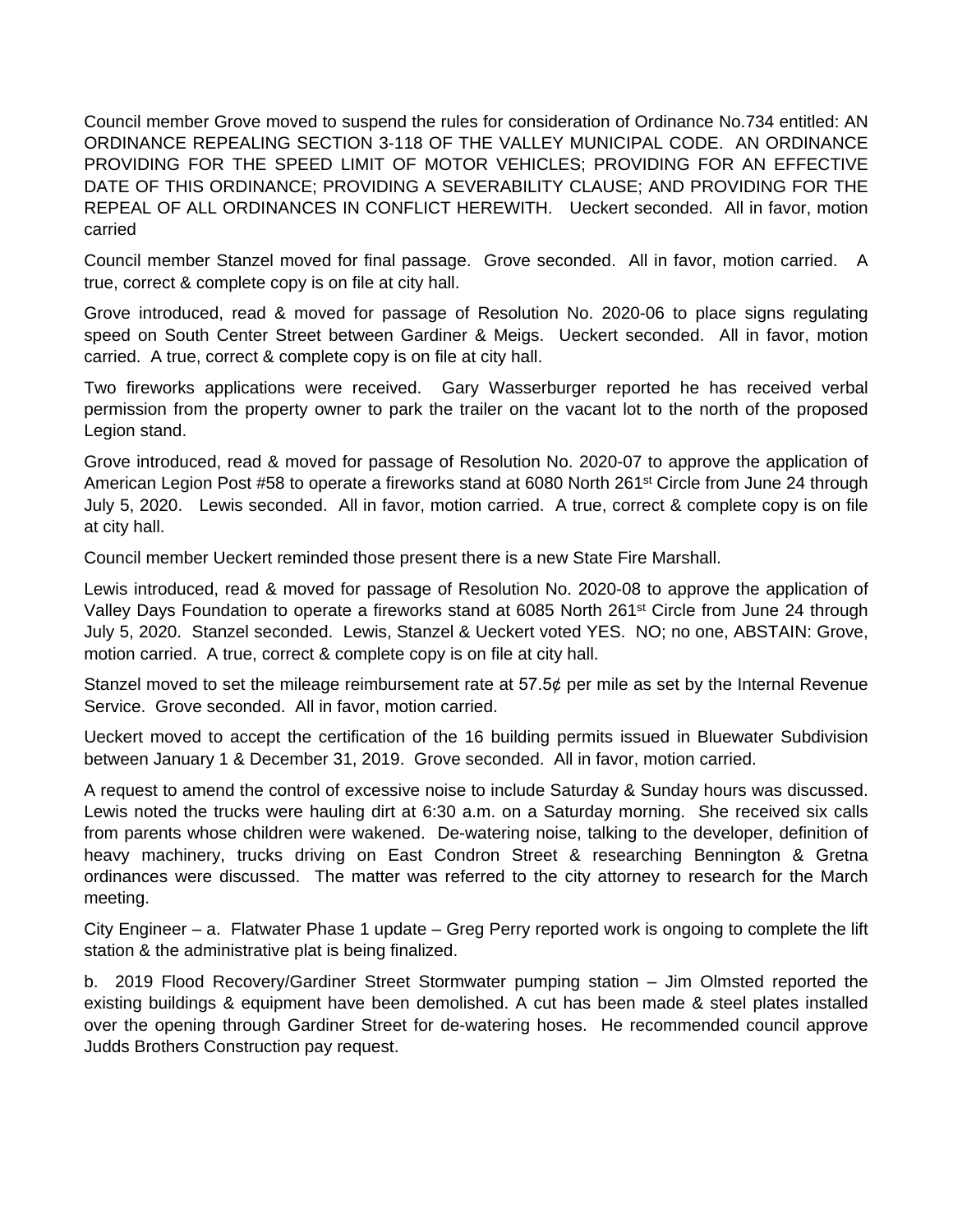Grove introduced, read & moved for passage of Resolution No. 2020-09, to approve Judds Brother pay application #1, \$26,145.00 for work completed to date. Lewis seconded. All in favor, motion carried. A true, correct & complete copy is on file at city hall.

c. Flatwater Phase 2 & 3 – Greg Perry reported the bids will be opened March 5.

d. Country Aire 2 – The engineer stated the finances are in order & just waiting for signatures. He recommended council award the contracts for paving & utilities installation.

Council member Stanzel moved to award the bid for Country Aire 2 Utilities contract #1 to Compass Utility LLC for \$597,849.69 and to award the bid for Country Aire 2 Paving contract #2 to Steve Harris Construction, Inc. for \$459,727.23. Grove seconded. Stanzel, Ueckert and Grove voted YES. Lewis voted NO. motion carried.

Council member Ueckert asked why the developers did not attend council meetings and make their presentations in person.

Council member Lewis requested that neighboring homeowners be notified when dewatering begins in Country Aire 2.

e. Other Updates/Miscellaneous – 1. 2019 Flood Recovery ballfield restoration project – The engineer is working on a design document. Bids will be opened March 10.

2. 2019 Flood Recovery Valmont Lift Station project – The project has been downsized & redesigned. It will be elevated & floodproofed.

3. 2019 Flood Recovery Front Street Pavement reconstruction – There will be no FEMA funding for the project. It is scheduled to begin in the spring & is in the 1 & 6 Year Street Plan. There was discussion about doing both Meigs Street, which was budgeted & Front Street, which was not budgeted, however; the engineering, advertising, bid opening & contract has been awarded for Front Street & it would be a waste of money not to complete the project.

4. Timber Shores SID drainage – Greg Perry reported some work has been done, tree removal, hopefully the culvert will be replaced this weekend.

Other items – A proposed development located near the Highway 275 / Maple Street intersection; proposed apartments by Dollar General is moving forward & there is no news on the Werner property.

City Attorney – Andrea Griffin reported that in addition to Country Aire that was covered earlier in the meeting, Mr. Hampton is working through financing for Flatwater and she has taken note, he needs to address council. Two letters were sent for ordinance violations, one has been resolved & the other will expire 2/27.

Mayor's Report – Planning Commission meets 2/18 at 4:30; Valley Days meeting is 2/18 at 6 p.m.; BBQ meeting is 2/20 at 4.; League Midwinter Conference is 2/24 & 25 in Lincoln; Valley Shores Assessments – Received \$5,000.11 with January property taxes; FEMA payment \$27081.19 received for 2 projects completed to date; FEMA will only pay for televising the sewer main where it is broken, however; we are submitting a project for reimbursement of fees to Fremont due to flooding infiltration; Received notice that funding for meter MXU's replacement has been approved; meeting with Whitney Shipley of Douglas County Emergency Management Agency 2/19. @ 2 p.m.; Water Plant & Tower Inspection conducted by NDHHS last week went very well. As part of the National Flood Insurance Program Community Rating System, FEMA now requires we have a current Hazard Mitigation Plan in place to be eligible for funding. The current plan expires June 2021, & Papio-Missouri River NRD is the